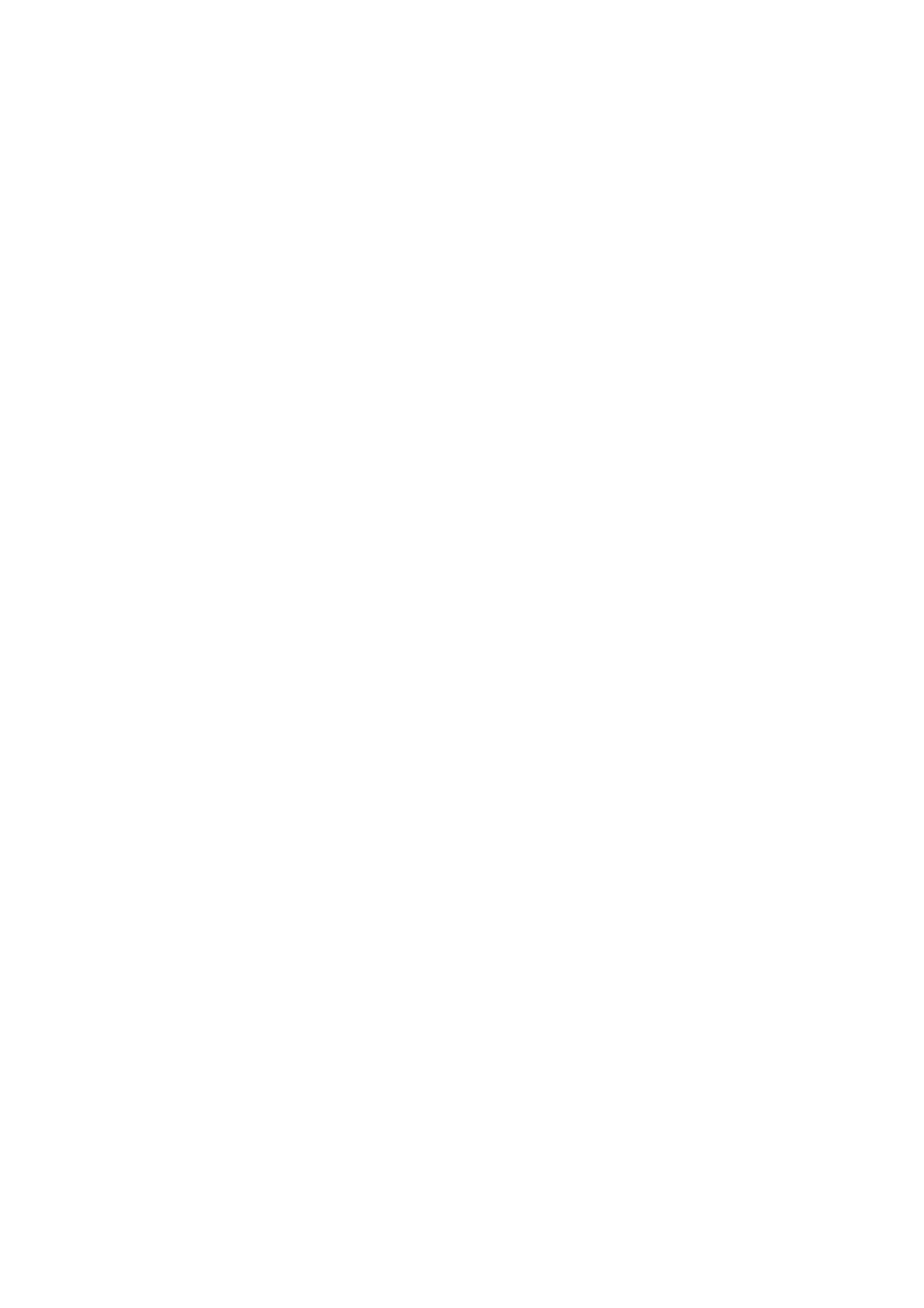







## GLOBAL BAROMETER **GLOBAL BAROMETER**

Presented at Presented at

East Asia Barometer Conference East Asia Barometer Conference

From the Views of the Global Barometer Surveys From the Views of the Global Barometer Surveys 8-9, December 2003 8-9, December 2003 Taipei

Marta Lagos Marta Lagos

 $\overline{\phantom{0}}$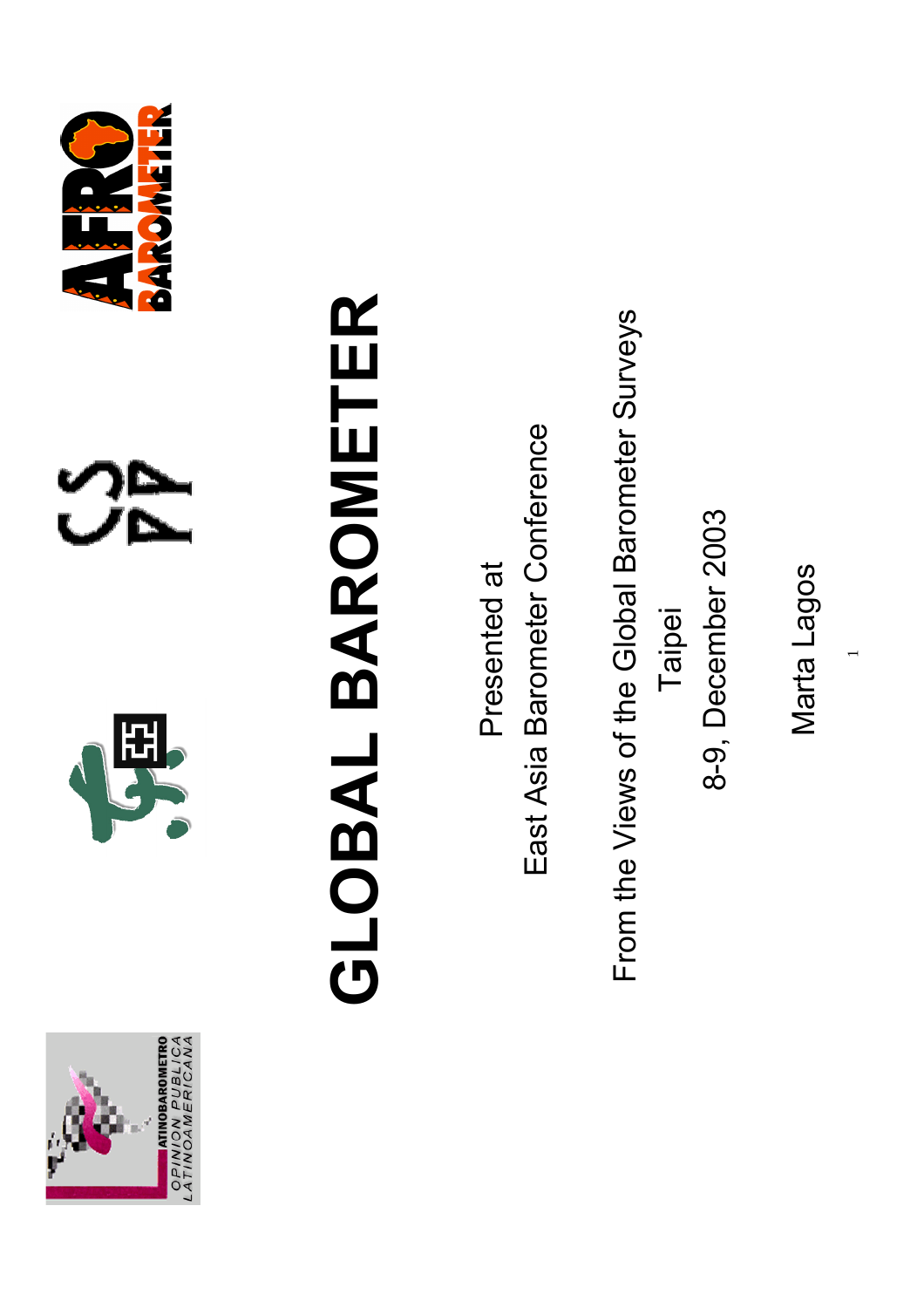| GLOBAL PUBLIC OPINION IN 63 COUNTRIES                                                                                                      | <b>GLOBAL BAROMETER</b><br>www.globalbarometer.org |      |
|--------------------------------------------------------------------------------------------------------------------------------------------|----------------------------------------------------|------|
| Afrobarometer                                                                                                                              | 15 countries                                       | 1999 |
| <b>Asian Barometer</b>                                                                                                                     | 16 countries                                       | 2001 |
| Latinobarómetro                                                                                                                            | 17 countries                                       | 1995 |
| ter<br>New Europe Baromet                                                                                                                  | 16 countries                                       | 1992 |
| PUBLIC OPINION NATIONS, STATES, DEMOCRACY,<br>INTERNATIONAL RELATIONS, MEDIA AND SOCIETIES.<br>THE ECONOMY, PUBLIC POLICIES, INSTITUTIONS, |                                                    |      |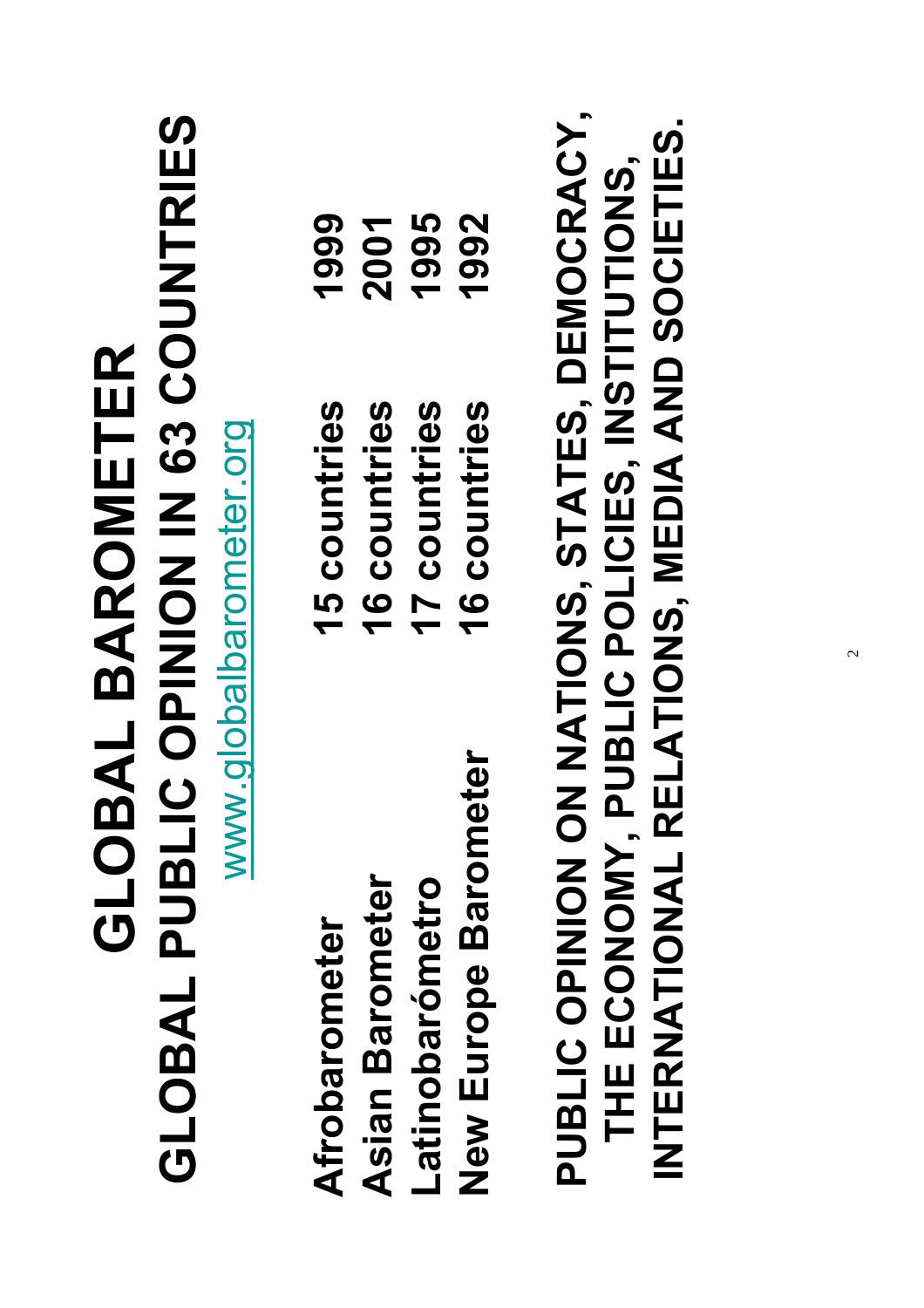# GLOBAL BAROMETER SURVEYS **GLOBAL BAROMETER SURVEYS**

- 0. Definition: Global Barometer Surveys is a network of BAROMETERS founded with goal of Definition: Global Barometer Surveys is a network of BAROMETERS founded with goal of coordinating and having a single common output. coordinating and having a single common output.  $\overline{O}$
- 1. Membership: Global BAROMETER is founded by four BAROMETERS in four regions of the world: Membership: Global BAROMETER is founded by four BAROMETERS in four regions of the world: Africa, Asia, Latin America and New Europe. The Founders are: Africa, Asia, Latin America and New Europe. The Founders are:
- Yun-Han Chu • Yun-Han Chu
- Richard Rose • Richard Rose
- **Michael Bratton** • Michael Bratton
	- Robert Mattes • Robert Mattes
		- Marta Lagos • Marta Lagos
- The Executive Board: One representative per Barometer coordinated by a chairman. 2. The Executive Board: One representative per Barometer coordinated by a chairman.  $\overline{\mathsf{N}}$
- 3. Three areas of development: / Committees Three areas of development: / Committees က
- Data Collection and Archiving: Data Collection and Archiving:
	- Standard methodology • Standard methodology
		- Funding Funding
- 4. International Advisory Board: Leading Academics / Pollsters / Survey Researchers. 4. International Advisory Board: Leading Academics / Pollsters / Survey Researchers.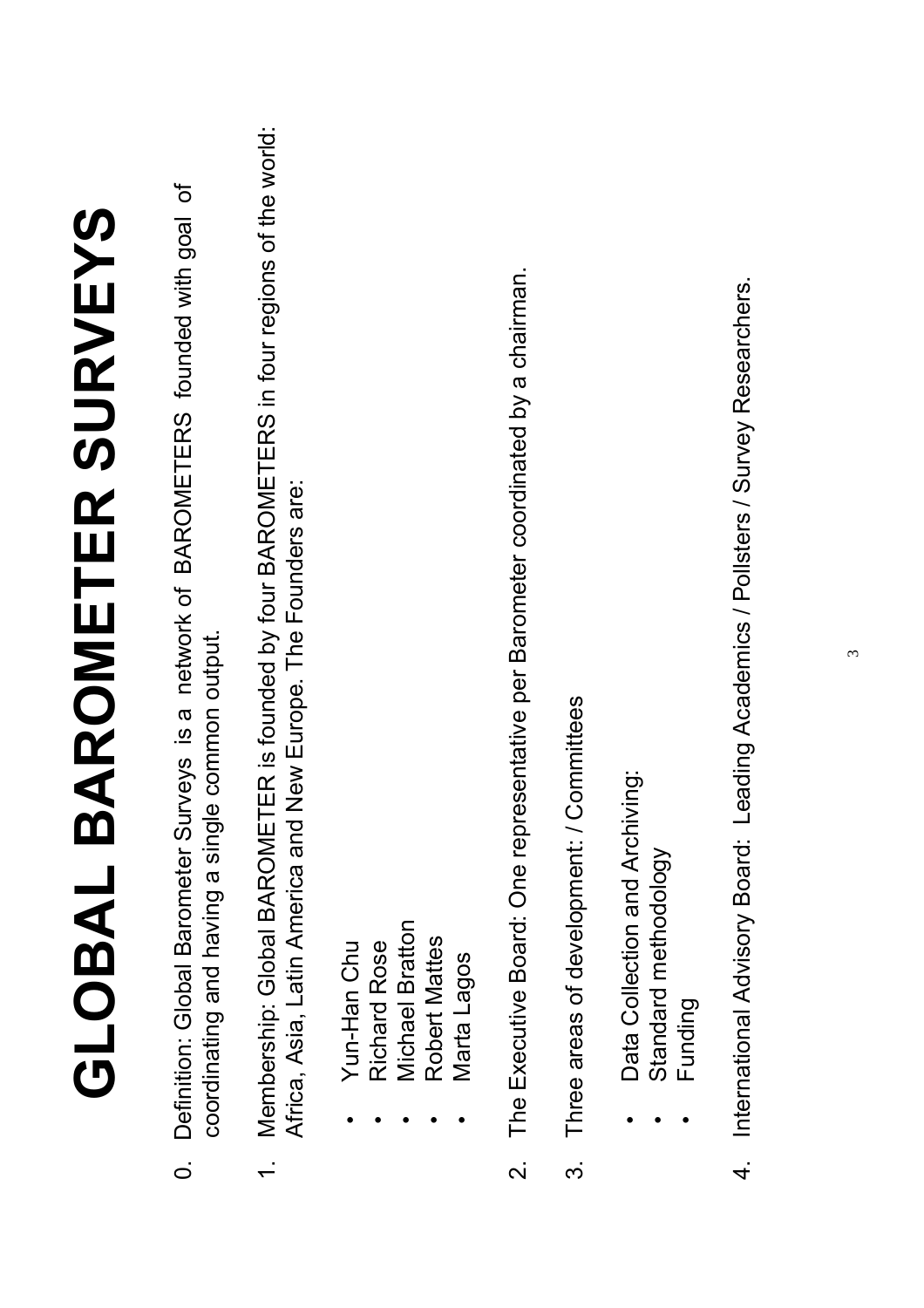| <b>IDASA</b>                                                                                                                       | AFR                                | <b>DBAROMETER</b><br>The Ghana Centre for D<br>CDD-Ghana |                             | Michigan State University<br><b>NSU</b>                                                                                 |
|------------------------------------------------------------------------------------------------------------------------------------|------------------------------------|----------------------------------------------------------|-----------------------------|-------------------------------------------------------------------------------------------------------------------------|
| The Institute for Democracy<br>in South Afrrica                                                                                    |                                    | Democratic Development                                   |                             | Michael Bratton                                                                                                         |
| Robert Mattes                                                                                                                      |                                    | Gvimah-Boadi                                             |                             | mbratton@msu.edu                                                                                                        |
| bob@idasact.org.za                                                                                                                 |                                    | cdd@ghana.com                                            |                             |                                                                                                                         |
| WAVE 1: 12 countries.<br>Botswana<br>Ghana                                                                                         | Nov./Dec. 199<br><b>1999</b> VIIIL | $\overline{Q}$                                           | South Africa<br>Nigeria     | July/August 2000<br>Jan./Feb. 2000<br>July 1999-September 2001                                                          |
| Lesotho<br>Mali                                                                                                                    | April/June 2000                    |                                                          | Tanzania                    | 2000<br>2001<br>Mar./Sep.<br>June/July                                                                                  |
| Malawi                                                                                                                             | Nov./Dec. 1999<br>January 2001     |                                                          | Uganda<br>Zambia            | 1999<br>Oct./Nov.                                                                                                       |
| Namibia                                                                                                                            | Sep./Oct. 1999                     |                                                          | Zimbabwe                    | 1999<br>Sep/Oct.                                                                                                        |
| 15 countries<br>WAVE 2:                                                                                                            |                                    |                                                          |                             | June 2002-September 2003                                                                                                |
| 1. Cape Verde                                                                                                                      | June 2002                          |                                                          | 8 - Malawi                  | October 2002                                                                                                            |
| 2. Mozambique                                                                                                                      | July 2002                          |                                                          | $9 -$ Lesotho               | November 2002                                                                                                           |
| Uganda<br>ო.<br>                                                                                                                   | August 2002                        |                                                          | 10.-Tanzania                | June 2003                                                                                                               |
| South Africa<br>ທ່<br>4.                                                                                                           | September 2002<br>September 2002   |                                                          | 11.-Botswana                | <b>July 2003</b><br>July 2003                                                                                           |
| Ghana<br>6. Mali                                                                                                                   | November 2002                      |                                                          | 13.-Namibia<br>$12.-Zambia$ | August 2003                                                                                                             |
| 7. Senegal                                                                                                                         | December 2002                      |                                                          | 14.-Kenya                   | August 2003                                                                                                             |
| Nigeria<br>$\infty$                                                                                                                | September 2003                     |                                                          |                             |                                                                                                                         |
| SAMPLE SIZE: 1200 per country, except 2400 in Nigeria, South Africa, Kenya and Uganda.                                             |                                    |                                                          |                             | SAMPLE: Random adults over 18 years of age, multistage area cluster sample. Equal proportions of men and women.         |
| SAMPLE ERROR: 2.5                                                                                                                  |                                    |                                                          |                             |                                                                                                                         |
| • REPRESENTATION: Between 85% to 100% based on the number of languages covered<br>LANGUAGES: From 2 in Cape Verde and<br>$\bullet$ |                                    | Tanzania to 7 in Nigeria and 9 in Uganda.                |                             | • APPLICATION MODE: Trained interviewers conduct the interviews orally in a face-to-face setting in the language of the |
| respondent's choice.                                                                                                               |                                    |                                                          |                             |                                                                                                                         |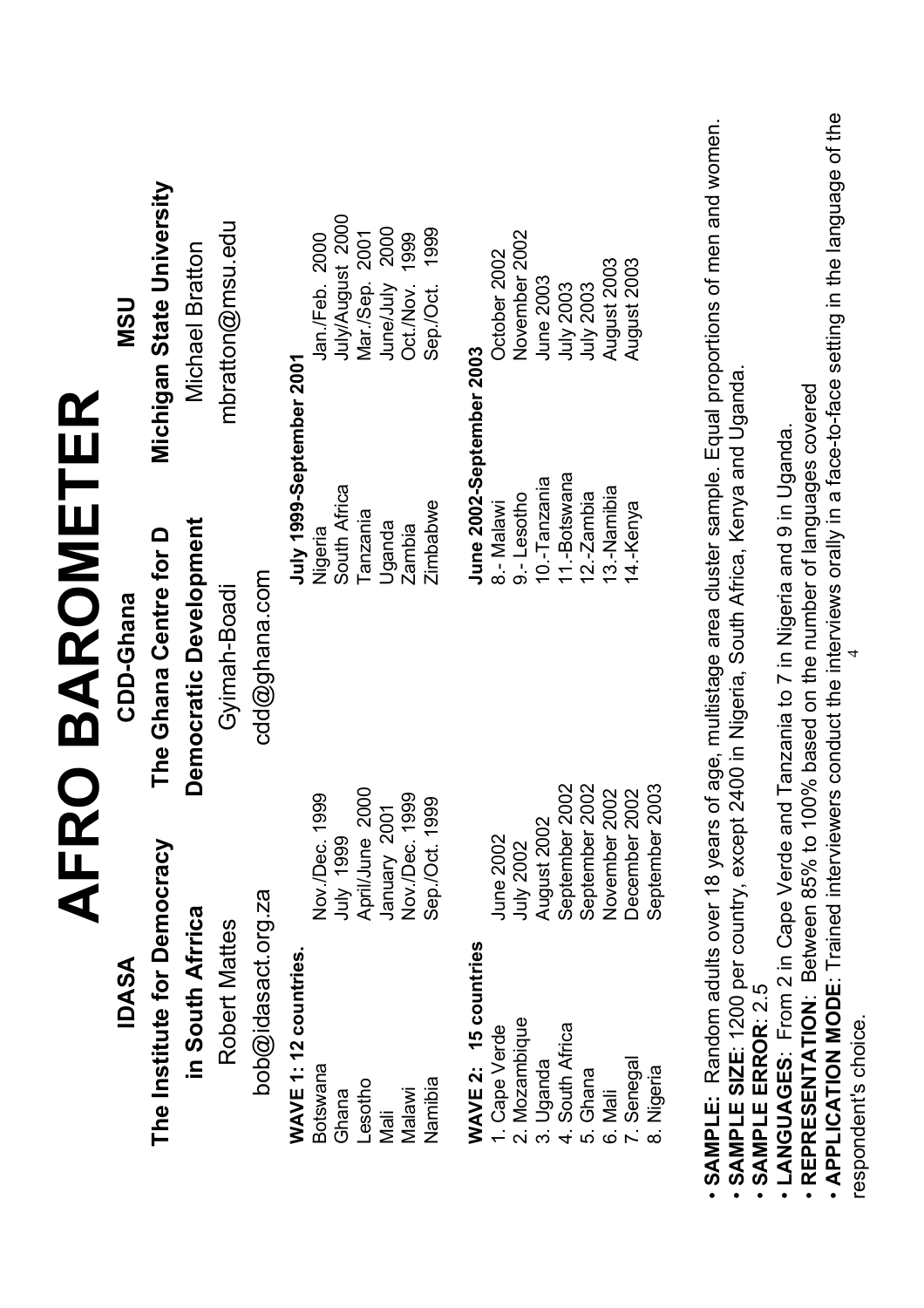### ASIA BAROMETER **ASIA BAROMETER**

**yunhan@ntu.edu.tw - hufu@ntu.edu.tw lokniti@del3.vsnl.net.in East Asia Barometer Project Office South Asia Barometer Prof. Yun-han Chu - Prof. Fu HU Prof Yogendra Yadav National Taiwan University New Delhi – India** yunhan@ntu.edu.tw hufu@ntu.edu.tw East Asia Barometer Project Office Prof. Yun-han Chu - Prof. Fu HU Department of Political Science www.eastasiabarometer.org **www.eastasiabarometer.org** National Taiwan University

Center for the Study of Developing Societies **Department of Political Science Center for the Study of Developing Societies** lokniti@del3.vsnl.net.in South Asia Barometer Prof Yogendra Yadav New Delhi - India

# WAVE 2: 11 Countries East Asia - 5 Countries South Asia = Total 16 countries 2004 - 2005 **WAVE 2: 11 Countries East Asia - 5 Countries South Asia = Total 16 countries 2004 - 2005**

|                                                                                                                               | Taiwan                |                                                                                                  |  |
|-------------------------------------------------------------------------------------------------------------------------------|-----------------------|--------------------------------------------------------------------------------------------------|--|
| $\overline{\mathsf{N}}$                                                                                                       | <b>Thailand</b>       |                                                                                                  |  |
|                                                                                                                               | <b>Mainland China</b> | 9. Hong Kong<br>10. South Korea<br>11. Philippines<br>12. Japan<br>13. Vietnam<br>14. Bangladesh |  |
| $\frac{1}{2}$ $\frac{1}{2}$ $\frac{1}{2}$ $\frac{1}{2}$ $\frac{1}{2}$ $\frac{1}{2}$ $\frac{1}{2}$ $\frac{1}{2}$ $\frac{1}{2}$ | Mongolia              |                                                                                                  |  |
|                                                                                                                               | ndonesia              |                                                                                                  |  |
|                                                                                                                               | Cambodia              |                                                                                                  |  |
|                                                                                                                               | Pakistan              |                                                                                                  |  |
|                                                                                                                               | lepal                 | Sri Lanka<br><u>16.</u>                                                                          |  |

 **SAMPLE:** Adult population, probability sample proportional to population size. SAMPLE: Adult population, probability sample proportional to population size. •

- **SAMPLE SIZE:** 1,200~1,500, with 3,000 in China, and 800 in Hong Kong. SAMPLE SIZE: 1,200~1,500, with 3,000 in China, and 800 in Hong Kong •
	- SAMPLE ERROR: 2.5% or less **SAMPLE ERROR**: 2.5% or less •
- LANGUAGES: Up to 7 languages **LANGUAGES:** Up to 7 languages

•

•

•

- REPRESENTATION: More than 48% of the world population. **REPRESENTATION:** More than 48% of the world population**.**
- **APPLICATION MODE:** Face-to-face in language of respondent's choice. APPLICATION MODE: Face-to-face in language of respondent's choice.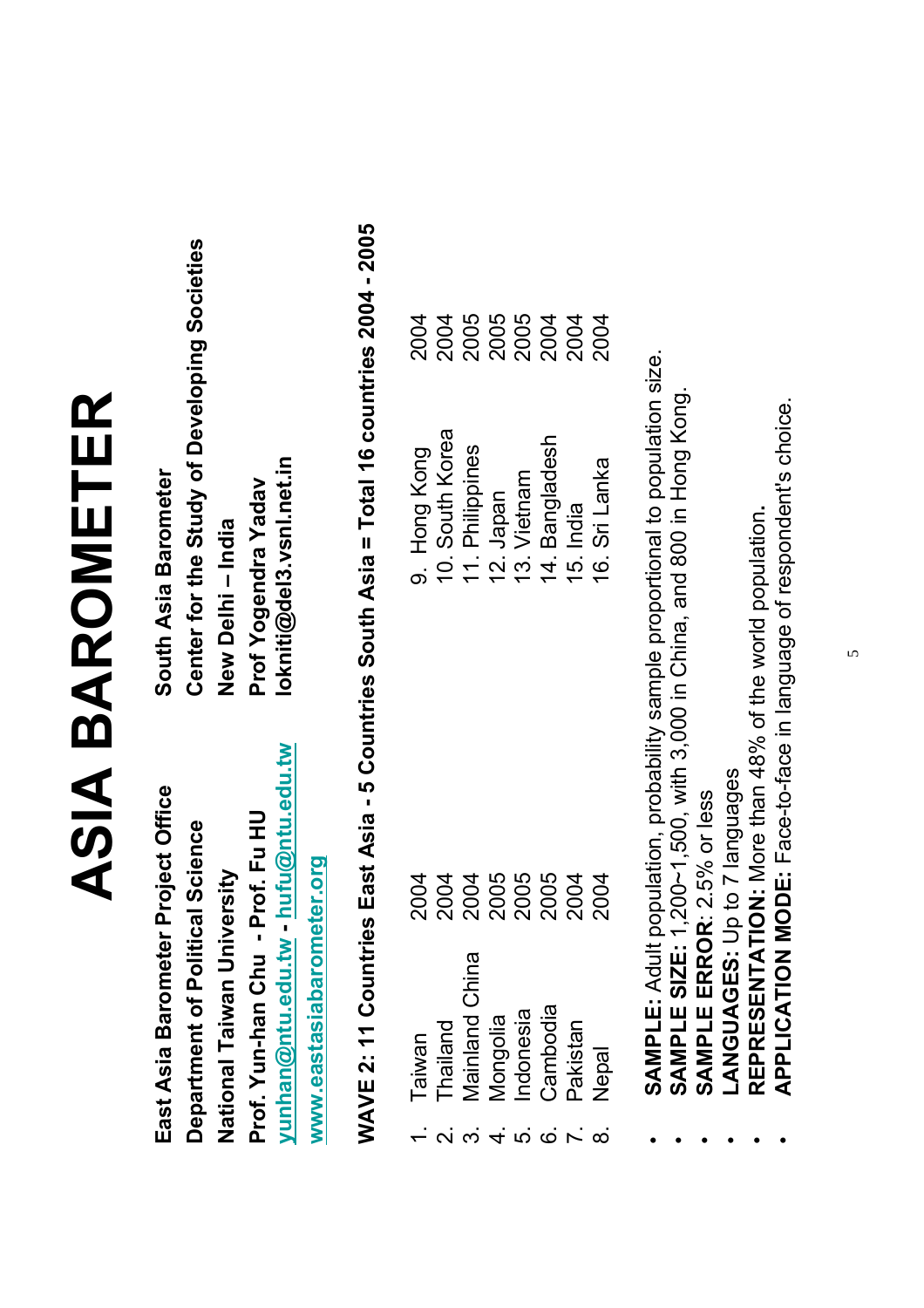### **LATINOBARÓMETRO** LATINOBARÓMETRO

Dario Urzúa 2080, Santiago Chile **Dario Urzúa 2080, Santiago Chile** Corporación Latinobarómetro **Corporación Latinobarómetro**

**Marta Lagos Marta Lagos**

mlagos@latinobarometro.org mlagos@latinobarometro.org

www.latinobarometro.org www.latinobarometro.org

> Wave 1 1995: Wave 1 1995:

Paraguay

Perú

Uruguay

Venezuela

Venezuela

Argentina Brasil

Chile

México

Wave 2 since 1996: Wave 2 since 1996: Argentina

Ecuador

Panamá

Paraguay

Perú

Uruguay Venezuela

**Venezuela** 

El Salvador

El Salvador

Guatemala

Guatemala

Honduras

Honduras

Colombia Colombia Bolivia Brasil

Costa Rica Costa Rica

Chile

México Nicaragua

SAMPLE: Adults over 18 years of age, multistage random and quota sample **SAMPLE:** Adults over 18 years of age, multistage random and quota sample SAMPLE SIZE: 1200 per country, except 600 in Asunción Paraguay, **SAMPLE SIZE**: 1200 per country, except 600 in Asunción Paraguay, SAMPLE ERROR: 3 **SAMPLE ERROR**: 3

LANGUAGES: Mainly Spanish. Maya and local languages also used in minorities. **LANGUAGES**: Mainly Spanish. Maya and local languages also used in minorities. 6**REPRESENTATION**: Between 85% to 100% REPRESENTATION: Between 85% to 100% APPLICATION MODE: Face-to-face **APPLICATION MODE**: Face-to-face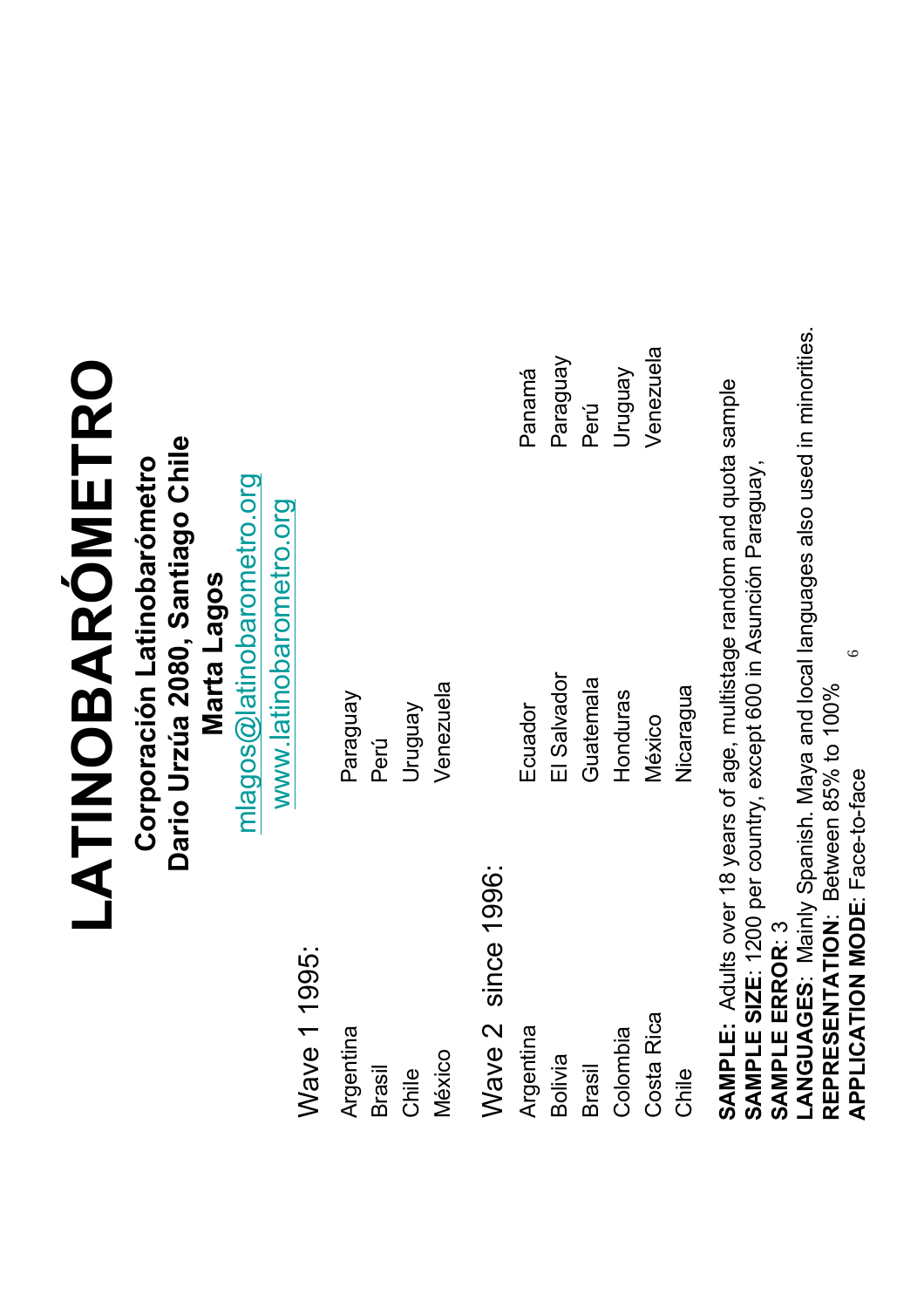• APPLICATION MODE: Face to face in the language of the respondent's choice. **APPLICATION MODE:** Face to face in the language of the respondent´s choice. 7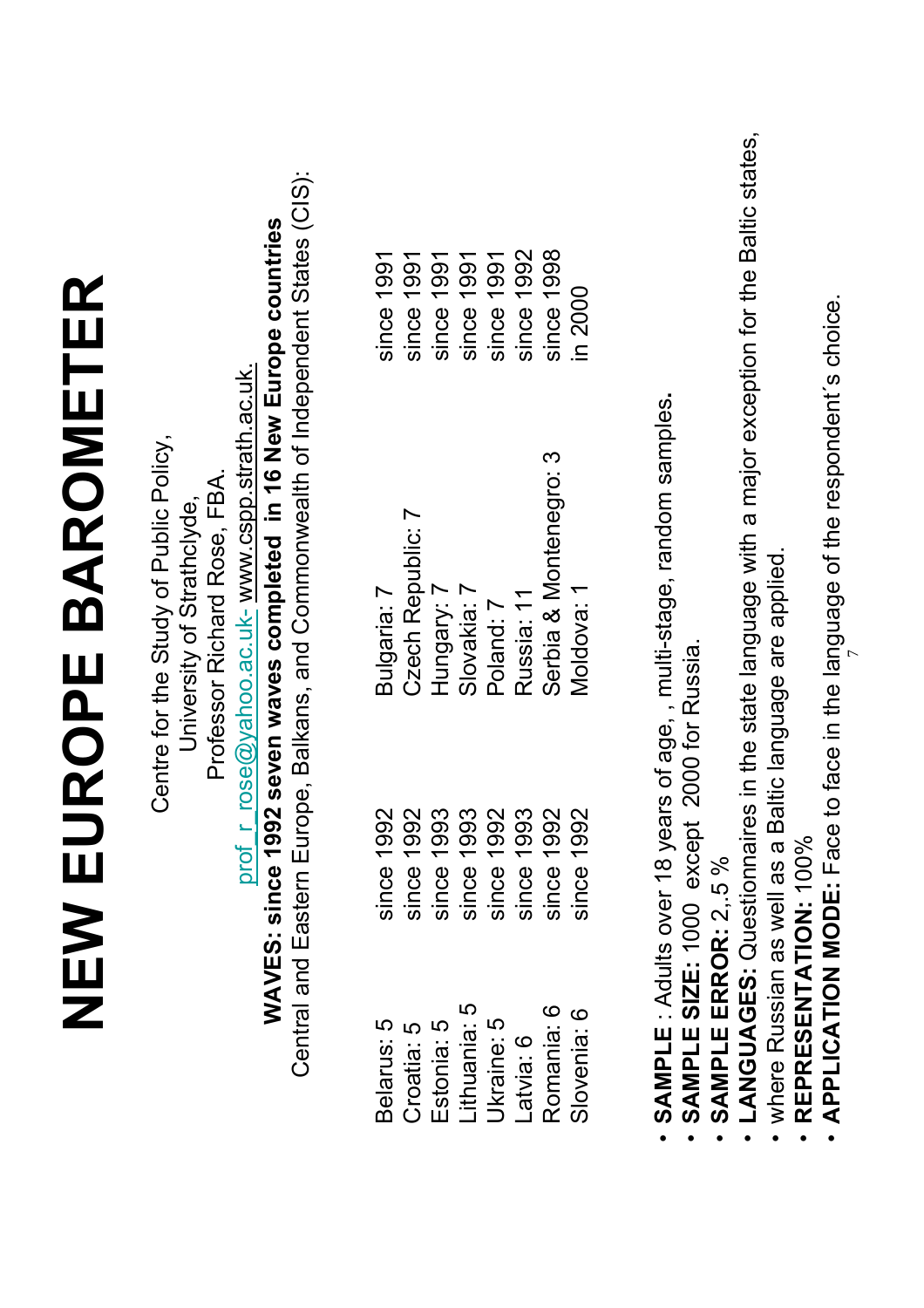|                                                  |             | PROJECTS                                                                                                                                              |
|--------------------------------------------------|-------------|-------------------------------------------------------------------------------------------------------------------------------------------------------|
| 1. IDEA FLAGSHIP REPORT                          |             | The first flagship report will review the existing data to produce a chapter on<br>selected data. The first report/chapter will be produced for 2005. |
| Richard Rose at Strathclyd                       |             | Editor/ responsible of production: The chapter will be edited and coordinated by<br>le University, Scotland.                                          |
| Analysis of the data: The                        |             | flagship chapter is a good opportunity to look a the data<br>for the first time with a intra-regional and interregional perspective.                  |
|                                                  |             | 2. UNDP PROJECT: Proposal to be submitted to UNDP Headquarters.                                                                                       |
| 3. Project for Caribbean Barometer: 14 Countries |             |                                                                                                                                                       |
| Antigua y Barbuda                                | Grenada     | San Vicente & Grenadines                                                                                                                              |
| Bahamas                                          | Guyana      | St Kitts & Nevis                                                                                                                                      |
| <b>Barbados</b>                                  | Haiti       | Suriname                                                                                                                                              |
| <b>Belize</b>                                    | Jamaica     | Trinidad & Tobago                                                                                                                                     |
| Dominica                                         | Santa Lucia |                                                                                                                                                       |

 $\infty$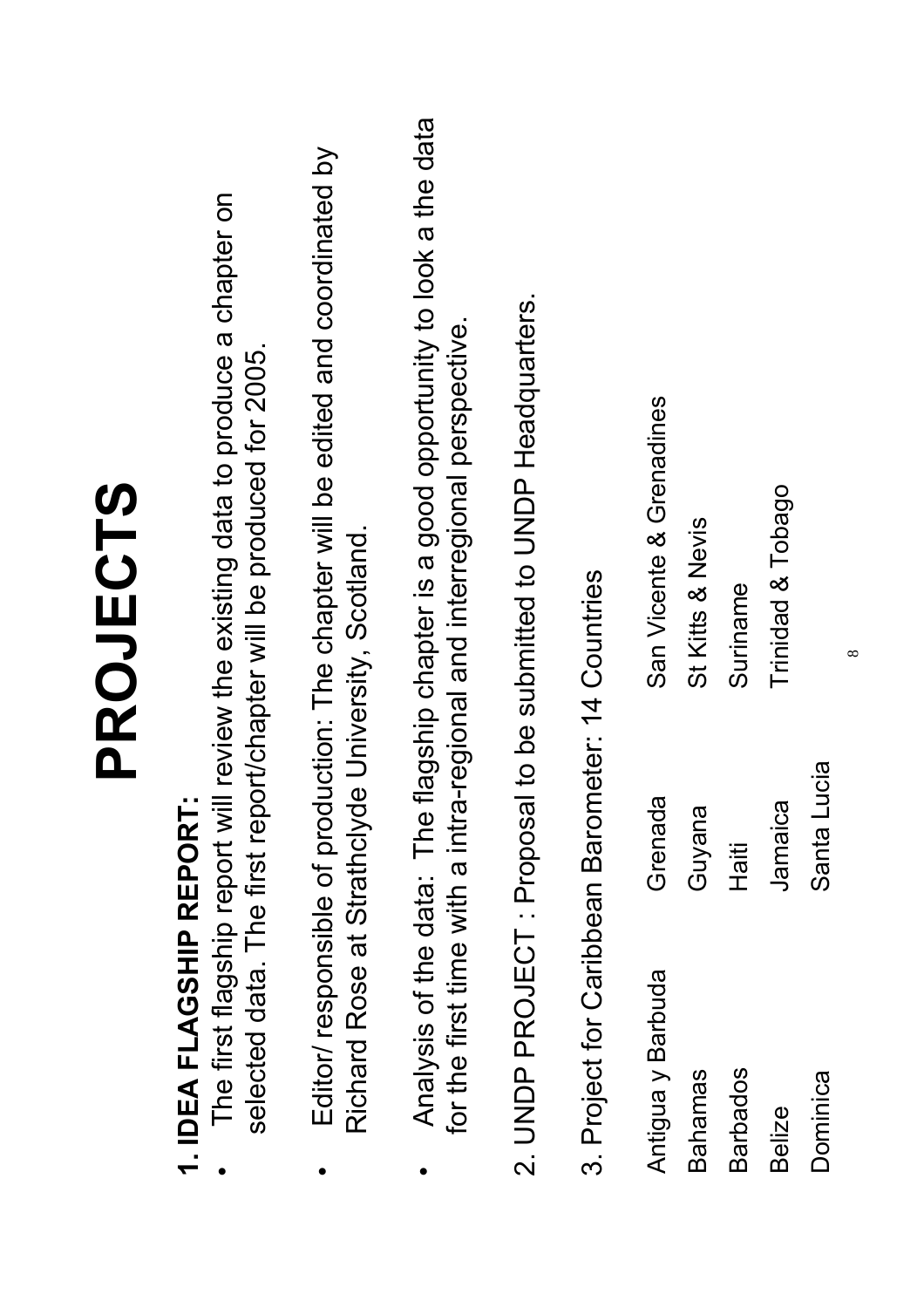| EUROBARO                                               | METER - 24 COUNTRIES      |
|--------------------------------------------------------|---------------------------|
| We can link with questions that have time series from  |                           |
| the 70s onwards in the European member states and more |                           |
| recently with applicant / new member state countries.  |                           |
| <b>MEMBER STATES: 14 Countries</b>                     |                           |
| Belgium                                                | Ireland                   |
| Denmark                                                | Luxembourg                |
| Germany                                                | The Netherlands           |
| Greece                                                 | Austria                   |
| Spain                                                  | Portugal                  |
| Italy                                                  | Finland                   |
| France                                                 | Sweden                    |
|                                                        |                           |
| <b>NEW MEMBER STATES: 10 Countries</b>                 |                           |
| Czech Republic                                         | Estonia                   |
| Cyprus                                                 | Latvia                    |
| Lithuania                                              | Hungary                   |
| Malta                                                  | Poland                    |
| $\sigma$<br>Slovenia                                   | EUROBAROMETER<br>Slovakia |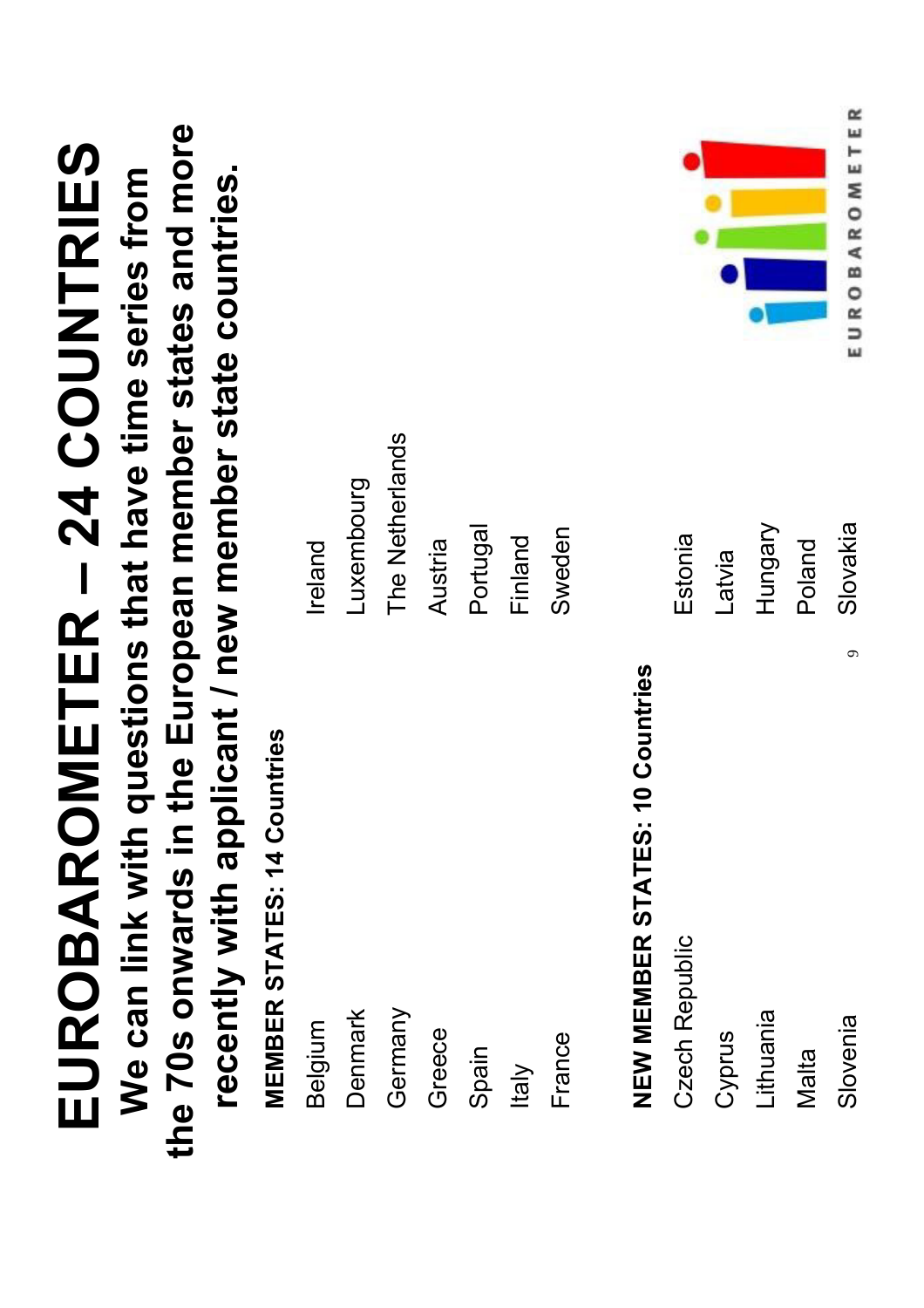





と<br>クレ

### GLOBAL BAROMETER SURVEYS **GLOBAL BAROMETER SURVEYS VARIABLES IN ALL REGIONS VARIABLES IN ALL REGIONS**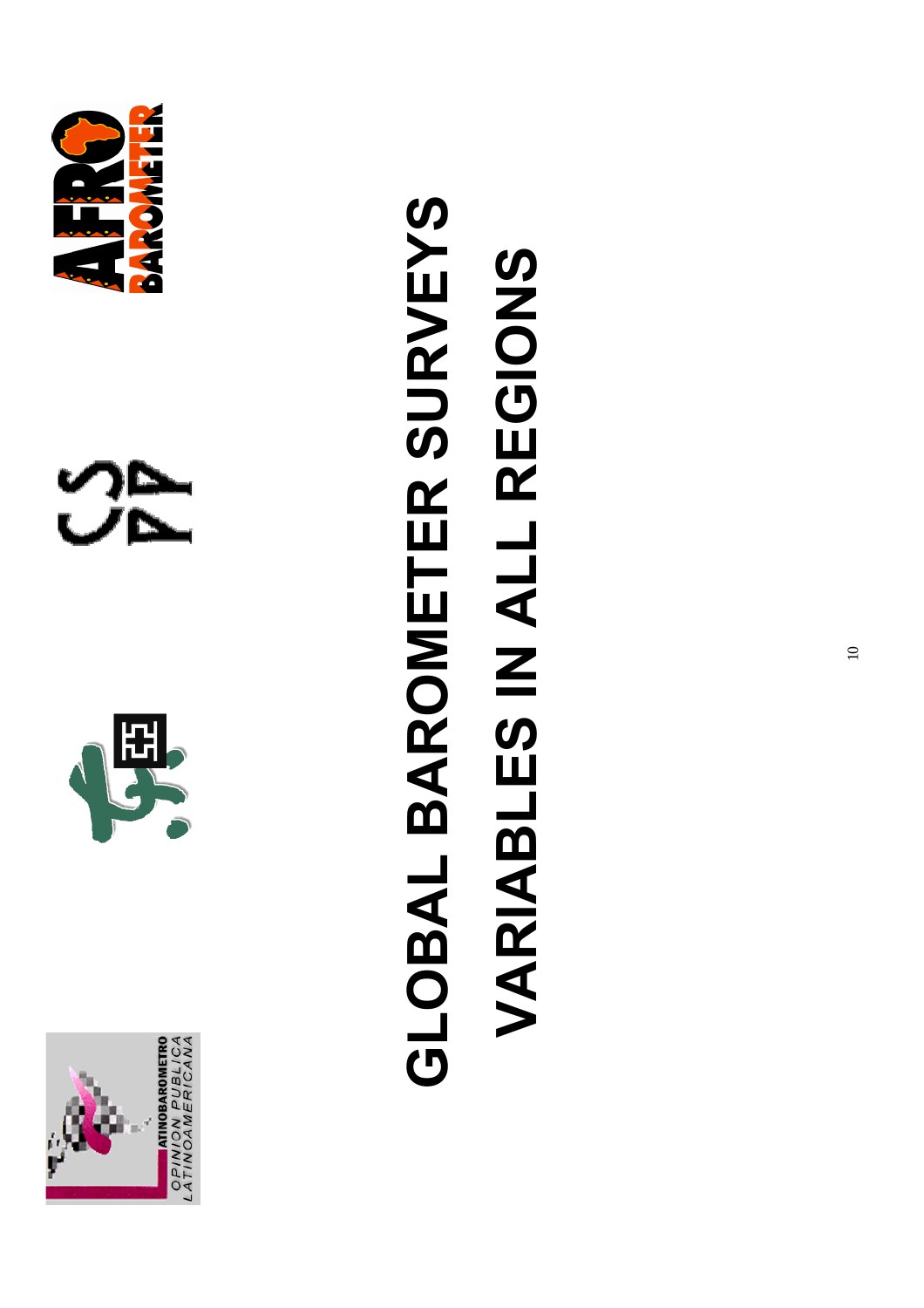### **GLOBAL BAROMETER VARIABLES**  GLOBAL BAROMETER VARIABLES IN ALL REGIONS **IN ALL REGIONS**

#### I.- DEMOCRACY I-DEMOCRACY

- · Meaning of Democracy • Meaning of Democracy
- · Satisfaction with democracy • Satisfaction with democracy
- Support to democracy • Support to democracy

#### II-INSTITUTIONS SZOILDLINZI – I

· Trust in institutions • Trust in institutions

#### III.- POLITICS III.- POLITICS

· Interest in Politics • Interest in Politics

#### IV - PARTICIPATION IV .- PARTICIPATION

- · Participation in voluntary organizations • Participation in voluntary organizations
	- · Discuss /talk politics • Discuss /talk politics
- Vote In The Last Elections • Vote In The Last Elections
- · Parties did you vote for • Parties did you vote for

#### V-INTERPERSONAL TRUST V.- INTERPERSONAL TRUST

#### VI .- ECONOMIC EVALUATIONS VI.- ECONOMIC EVALUATIONS

- Current country economic evaluation • Current country economic evaluation
- Past country economic evaluation • Past country economic evaluation
- Future country economic evaluation • Future country economic evaluation
- Current personal economic evaluation • Current personal economic evaluation

#### VII - MEDIA EXPOSURE VII.- MEDIA EXPOSURE

#### VIII - RELIGION VIII.- RELIGION

- Religion
- · Frequency of religious services • Frequency of religious services

#### X .- SOCIODEMOGRAPHICS IX.- SOCIODEMOGRAPHICS

- Sex
- Age
- Education • Education
- · Occupation • Occupation
	- Household • Household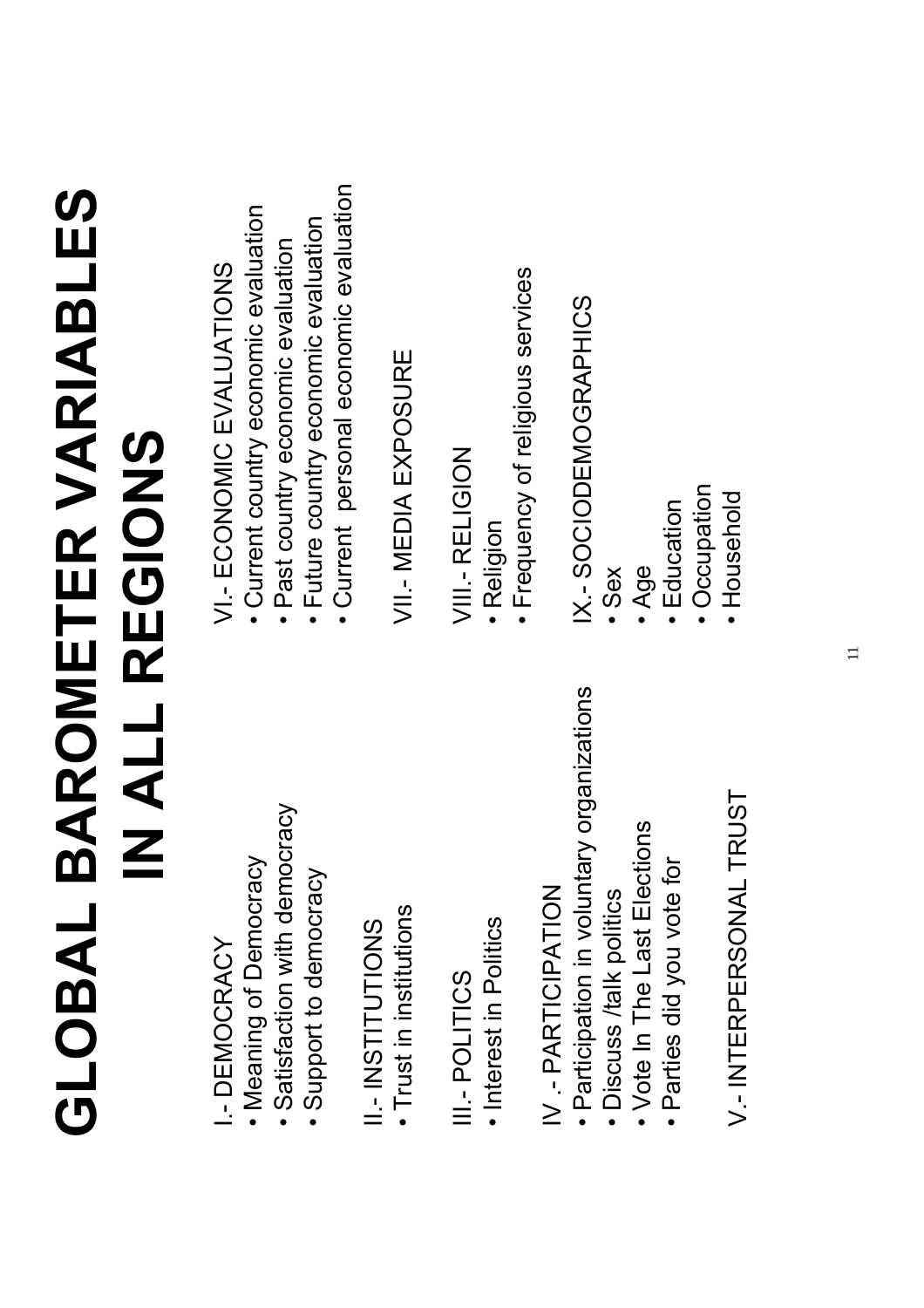







### **GLOBAL BAROMETER SURVEYS**  GLOBAL BAROMETER SURVEYS WEBSITE **WEBSITE**

WITH VARIABLES IN ALL / SOME REGIONS **WITH VARIABLES IN ALL / SOME REGIONS**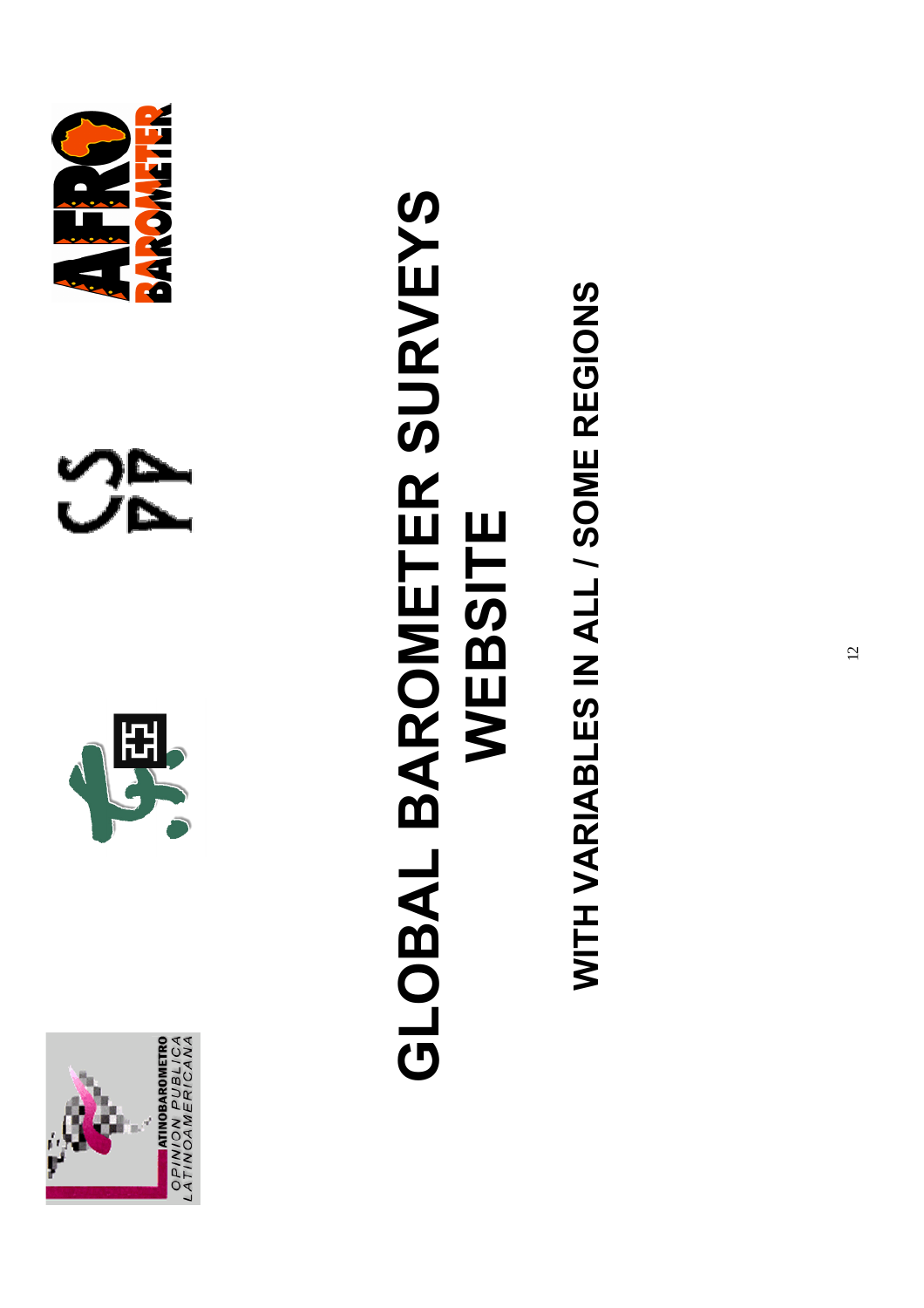|                           | $\begin{array}{c}\nX \\ Y \\ Y\n\end{array}$                                  |                                         |                                                                                                                                                                                                                                                                                                                                                                                                                         |                                                                 |                                          |
|---------------------------|-------------------------------------------------------------------------------|-----------------------------------------|-------------------------------------------------------------------------------------------------------------------------------------------------------------------------------------------------------------------------------------------------------------------------------------------------------------------------------------------------------------------------------------------------------------------------|-----------------------------------------------------------------|------------------------------------------|
|                           |                                                                               |                                         |                                                                                                                                                                                                                                                                                                                                                                                                                         |                                                                 | Guide to Site                            |
|                           |                                                                               |                                         |                                                                                                                                                                                                                                                                                                                                                                                                                         | Governance Indicators<br>Guide to Site                          | What's New                               |
| <b>BAROMETER HOMEPAGE</b> | Giving Voice to the People<br>化全部的 地面上的                                       | GLOBAL BAROMETER SURVEYS ASK THE PEOPLE | If you want to know what people are thinking in new democracies, why not ask them? Barometer surveys<br>do just this, interviewing nationwide representative samples in Africa, East Asia, the new post-communist<br>Europe, and in Latin America. Questions cover social, economic and political conditions. Since 1991<br>more than 250 surveys have been undertaken in 55 countries--and we are continuing to expand | Comments to mm mumo@strath.ac.uk<br>Last updated 8 October 2003 | Governance Indicators<br>$\overline{13}$ |
| GLOBAL                    | $\begin{bmatrix} 0 \\ 0 \end{bmatrix} = \begin{bmatrix} 0 \\ 0 \end{bmatrix}$ | Surveys<br>Barometer                    |                                                                                                                                                                                                                                                                                                                                                                                                                         | Barometer Surveys<br>What's New                                 | Barometer Surveys                        |
|                           | Global                                                                        |                                         |                                                                                                                                                                                                                                                                                                                                                                                                                         |                                                                 | Home                                     |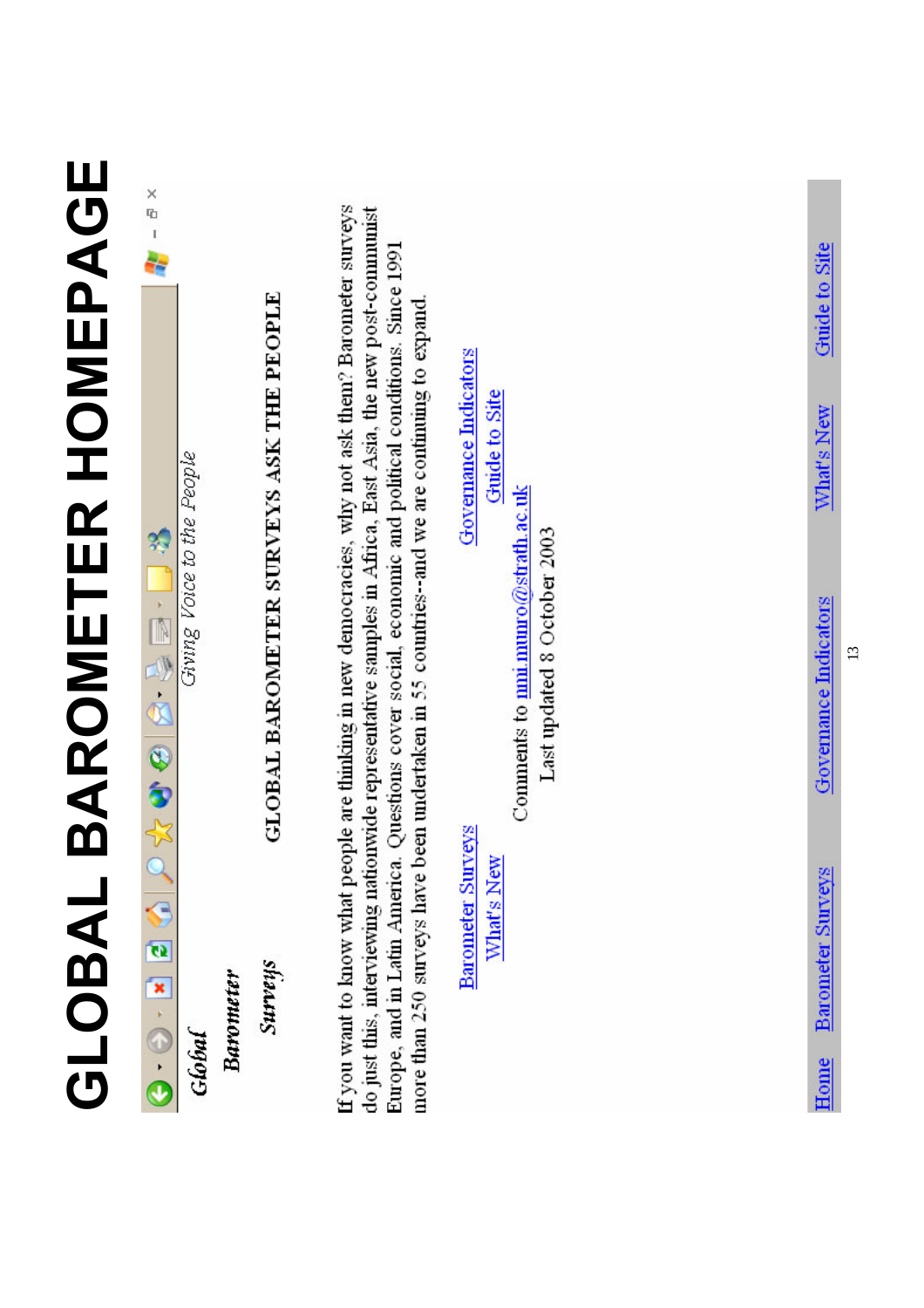### **GLOBAL BAROMETER**  GLOBAL BAROMETER<br>WEBSITE CONTENTS **WEBSITE CONTENTS**

|                                                                                                                                                                                                                                                                                                                                                                                                                                                                               | $\blacktriangleleft$ |                        |                   |                 |                       |                       |                       |          |                                     |                       |               |                   |                    |          |                         |                                                           |                               |                                |                   |                                |                          |                             |                                 |                  |            |                                      |                                  |
|-------------------------------------------------------------------------------------------------------------------------------------------------------------------------------------------------------------------------------------------------------------------------------------------------------------------------------------------------------------------------------------------------------------------------------------------------------------------------------|----------------------|------------------------|-------------------|-----------------|-----------------------|-----------------------|-----------------------|----------|-------------------------------------|-----------------------|---------------|-------------------|--------------------|----------|-------------------------|-----------------------------------------------------------|-------------------------------|--------------------------------|-------------------|--------------------------------|--------------------------|-----------------------------|---------------------------------|------------------|------------|--------------------------------------|----------------------------------|
| $\begin{array}{c}\times\\ \hline\\ \hline\\ \hline\\ \hline\\ \hline \end{array}$                                                                                                                                                                                                                                                                                                                                                                                             |                      |                        |                   |                 |                       |                       |                       |          |                                     |                       |               |                   |                    |          |                         |                                                           |                               |                                |                   |                                |                          |                             |                                 |                  |            |                                      |                                  |
|                                                                                                                                                                                                                                                                                                                                                                                                                                                                               |                      |                        |                   |                 |                       |                       |                       |          |                                     |                       |               |                   |                    |          |                         |                                                           |                               |                                |                   |                                |                          |                             |                                 |                  |            |                                      |                                  |
|                                                                                                                                                                                                                                                                                                                                                                                                                                                                               |                      |                        |                   |                 |                       |                       |                       |          |                                     |                       |               |                   |                    |          |                         |                                                           |                               |                                |                   |                                |                          |                             |                                 |                  |            |                                      | Chinde to Site                   |
|                                                                                                                                                                                                                                                                                                                                                                                                                                                                               |                      |                        |                   |                 |                       |                       |                       |          |                                     |                       |               |                   |                    |          |                         |                                                           |                               |                                |                   |                                |                          |                             |                                 |                  |            |                                      | What's New                       |
| $\bullet \hspace{0.1cm} \bullet \hspace{0.1cm} \bullet \hspace{0.1cm} \bullet \hspace{0.1cm} \bullet \hspace{0.1cm} \bullet \hspace{0.1cm} \bullet \hspace{0.1cm} \bullet \hspace{0.1cm} \bullet \hspace{0.1cm} \bullet \hspace{0.1cm} \bullet \hspace{0.1cm} \bullet \hspace{0.1cm} \bullet \hspace{0.1cm} \bullet \hspace{0.1cm} \bullet \hspace{0.1cm} \bullet \hspace{0.1cm} \bullet \hspace{0.1cm} \bullet \hspace{0.1cm} \bullet \hspace{0.1cm} \bullet \hspace{0.1cm}$ |                      |                        |                   |                 |                       |                       |                       |          | Political Participation & Elections | Trust in institutions | Corruption    | Freedom from Fear |                    |          | Poverty and Destitution | <u>Evaluating Economic Conditions</u><br>Market and State | Evaluation of Public Services | Evaluating Alternative Regimes | Political Freedom | Democracy and its Alternatives |                          | NEW EUROPE<br>LATIN AMERICA |                                 |                  |            | from Comparative Governance Surveys" | Governance Indicators            |
|                                                                                                                                                                                                                                                                                                                                                                                                                                                                               | Barometer Surveys    | o New Europe Barometer | o Latinobarometer | o Afrobarometer | o East Asia Barometer | o Multiple continents | Governance Indicators | o Topics |                                     |                       | Rule of Law & |                   | <b>I</b> dentities | Religion |                         |                                                           |                               |                                |                   |                                | o Countries by continent |                             | <b>AFRICA</b><br>$\blacksquare$ | <b>EAST ASIA</b> | What's New | o "What We Can Learn                 | <b>Barometer Surveys</b><br>Home |
|                                                                                                                                                                                                                                                                                                                                                                                                                                                                               |                      |                        |                   |                 |                       |                       |                       |          |                                     |                       |               |                   |                    |          |                         |                                                           |                               |                                |                   |                                |                          |                             |                                 |                  |            |                                      |                                  |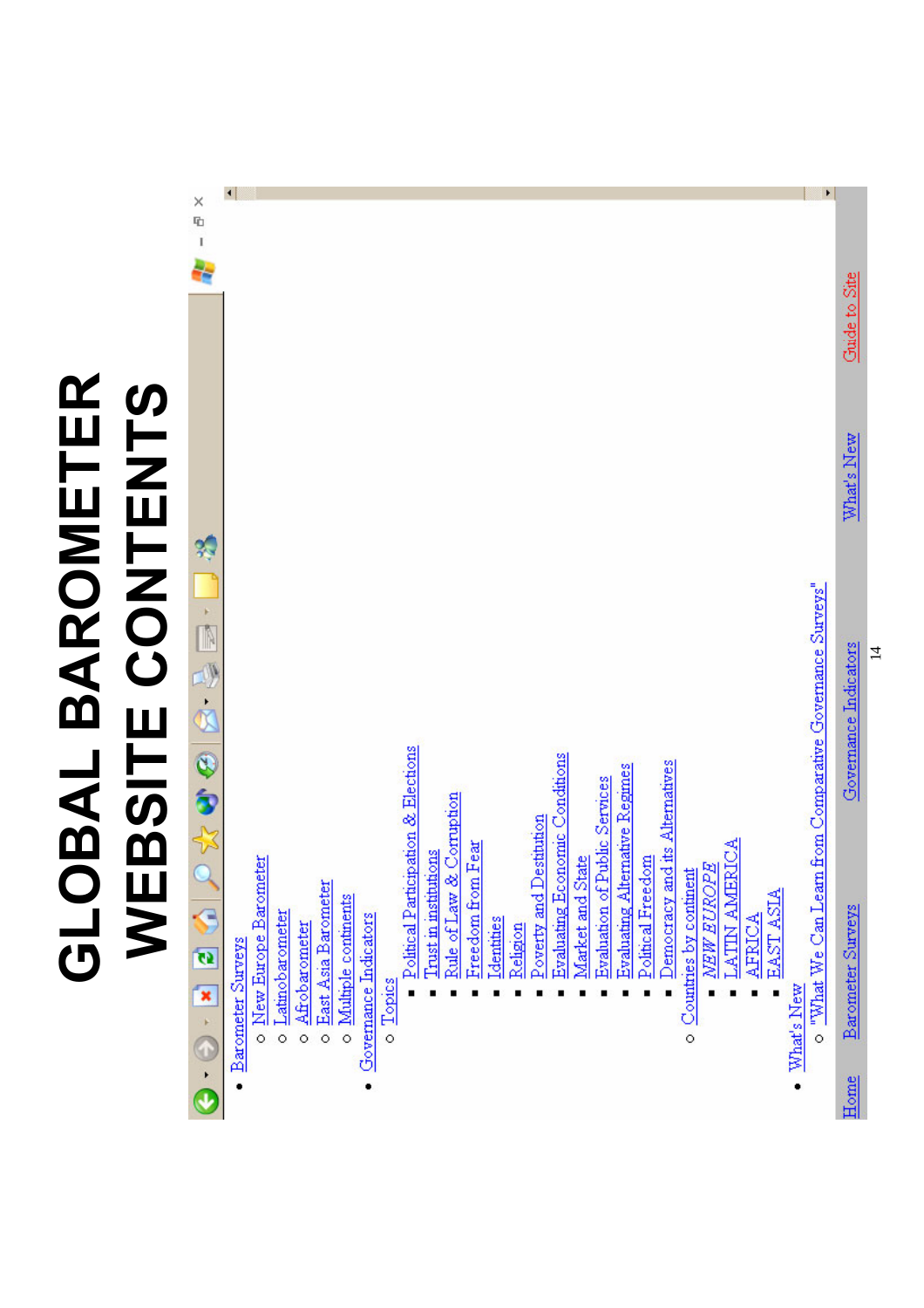







**DATA** 

15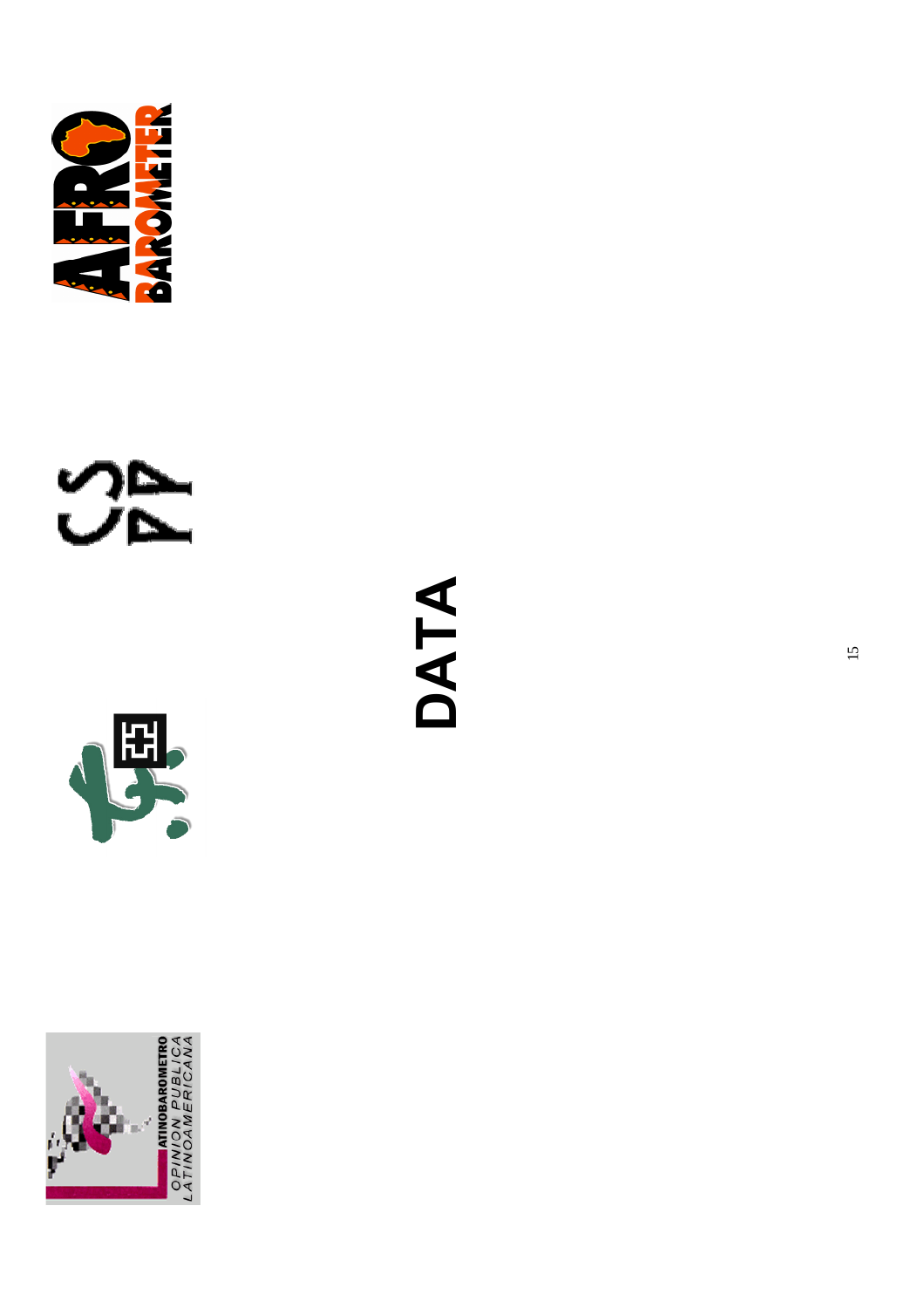## **SUPPORT OF DEMOCRACY** SUPPORT OF DEMOCRACY



GLOBAL BAROMETER: New Europe Barometer (2001); Afrobarometer (1999-**GLOBAL BAROMETER:** New Europe Barometer (2001); Afrobarometer (1999- 2001); East Asia Barometer (2001-2003); Latinobarómetro (2003) 2001); East Asia Barometer (2001-2003); Latinobarómetro (2003)

 $\overline{a}$ 

29

Russia

Lesotho

Namibia

Mali

South Africa

South Africa

Malawi

Zimbabwe

56

60

64

68 68

71

75

76

77

78

83

88

92 91

78

74

Nigeria

Botswana

Taiwan

Korea

China

Mongolia

**Philippines** 

Japan

Thailand

Tanzania

Uganda

Ghana

Zambia

9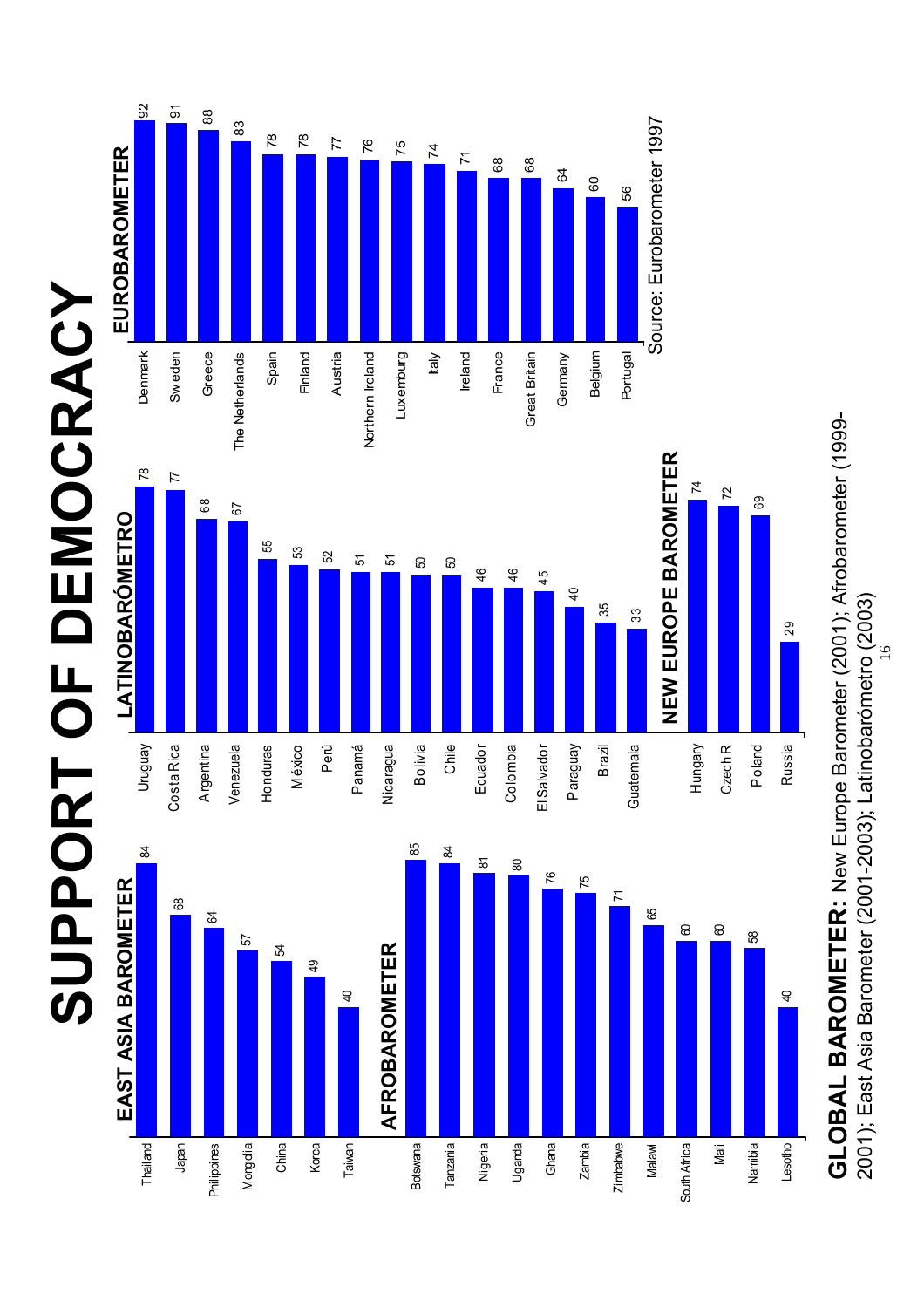

<sup>17</sup>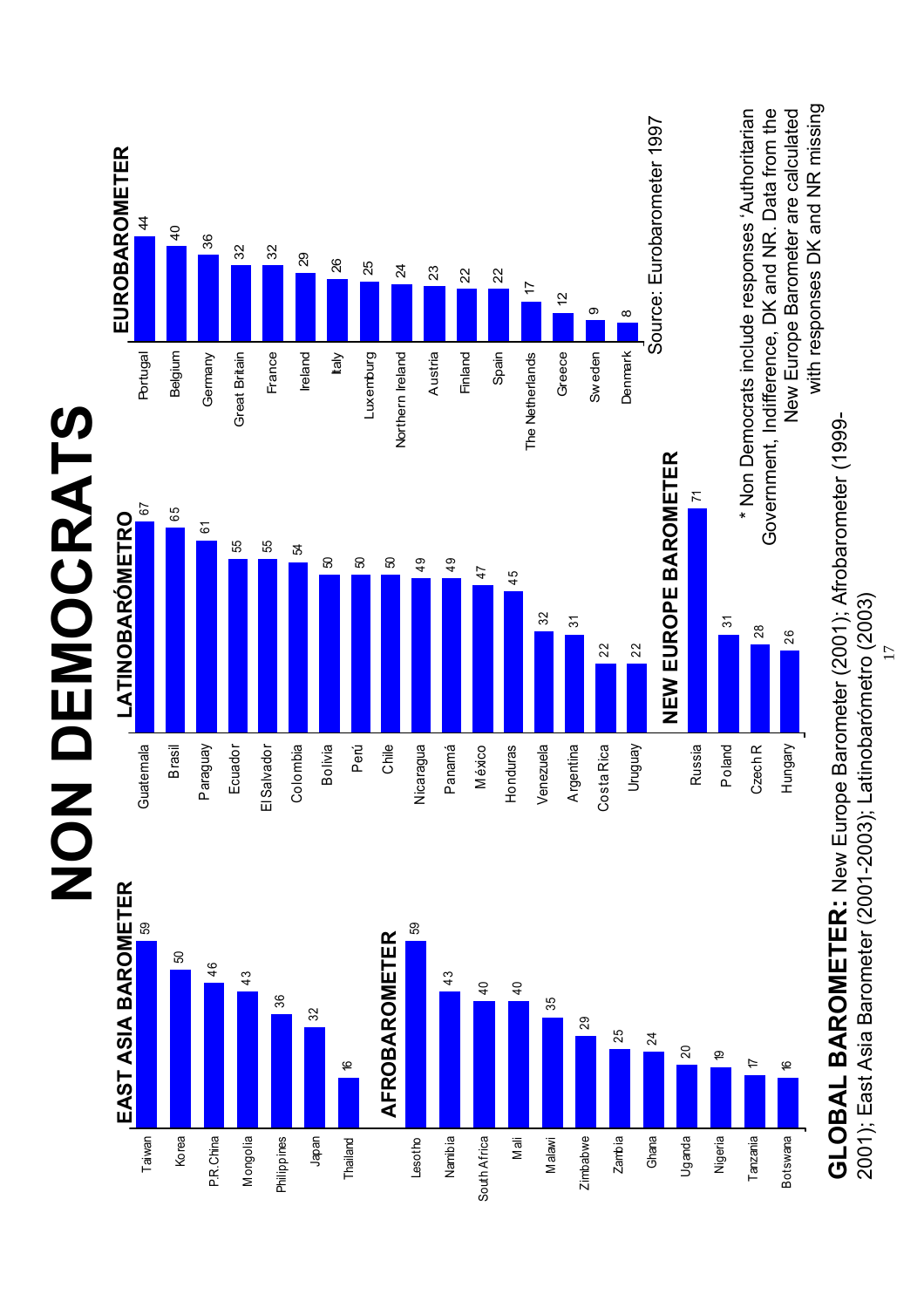**SATISFACTION WITH DEMOCRACY** SATISFACTION WITH DEMOCRACY







 $^{\circ}$ 

0 20 40 60 80 100 **GLOBAL BAROMETER:** New EuropeBarometer (2001); Afrobarometer (1999-2001); GLOBAL BAROMETER: New EuropeBarometer (2001); Afrobarometer (1999-2001); East Asia Barometer (2001-2003); Latinobarómetro (2003) East Asia Barometer (2001-2003); Latinobarómetro (2003) 0 20 40 60 80 100

 $\frac{\infty}{2}$ 

Zimbabwe

Zimbabwe

Lesotho

38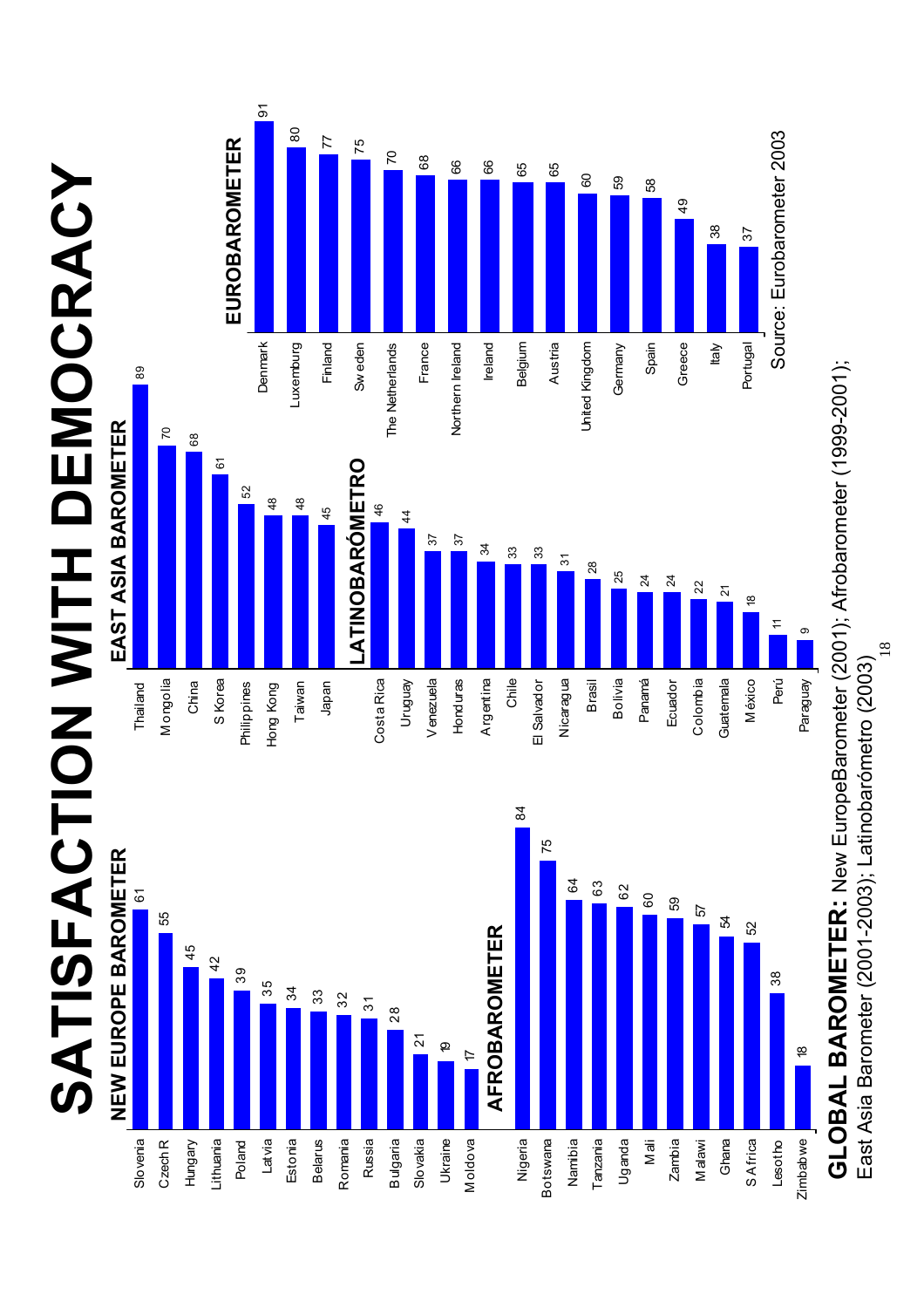|                                               |                       |               |                        |                                          | AFROBAROMETER (1999-2001                                    |                |                          |
|-----------------------------------------------|-----------------------|---------------|------------------------|------------------------------------------|-------------------------------------------------------------|----------------|--------------------------|
| EUROBAROMETER (1997)<br>Democracy is the best |                       | ဥ<br>Satisfi  | Unsatisfied            |                                          | Democracy is the best                                       | Satisfied      | Unsatisfied              |
|                                               | political system      |               | Democrats              |                                          | political system                                            |                | Democrats                |
| <b>Mell</b>                                   | 74                    | 25            | $\frac{9}{4}$          | Zimbabwe                                 | $\overline{7}$                                              | $\frac{8}{1}$  | 53                       |
| Northern Ireland                              | 76                    | 34            | 42                     | Ghana                                    | 97                                                          | R4             | 22                       |
| Belgium                                       | 8                     | $\frac{8}{1}$ | 42                     | Tanzania                                 | $\frac{8}{4}$                                               | යි             | $\overline{2}$           |
| Greece                                        | 88                    | 46            | 42                     | Uganda                                   | 80                                                          | 82             | $\frac{8}{1}$            |
| Sweden                                        | $\overline{5}$        | 55            | 36                     | Zambia                                   | 75                                                          | S9             | $\frac{6}{5}$            |
| Germany                                       | 2                     | 34            | $\infty$               | Botswana                                 | 85                                                          | 75             | $\overline{C}$           |
| Spain                                         | $\frac{8}{3}$         | 50            | 28                     | Malawi                                   | 65                                                          | 57             | $\infty$                 |
| France                                        | 89                    | $\frac{4}{5}$ | 27                     | South Africa                             | 60                                                          | SS             | $\infty$ $\sim$ $\infty$ |
| Austria                                       |                       | 57            | $\overline{c}$         | Lesotho                                  | $\overline{4}$                                              | $38\,$         |                          |
| Finland                                       | 78                    | 60            | $\frac{8}{1}$          | Nali                                     | 60                                                          | 60             |                          |
| Great Britain                                 | 89                    | 55<br>47      | $\tilde{\mathfrak{c}}$ | Nigeria                                  | $\overline{\infty}$                                         | $\mathfrak{A}$ | ကု                       |
| Portugal                                      | 56                    |               | တ                      | Namibia                                  | 89                                                          | S,             | မှ                       |
| The Netherlands                               | ္ထ                    | 76            | $\overline{ }$         |                                          |                                                             |                |                          |
| Denmark                                       | 8                     | 86            | G                      |                                          |                                                             |                |                          |
| Luxemburg                                     | 75                    | 69            | Õ                      |                                          | EAST ASIA BAROMETER (2001-2003                              |                |                          |
| Ireland                                       |                       | PS            |                        |                                          | Democracy is the best                                       |                | Unsatisfied              |
|                                               |                       |               |                        |                                          | political system                                            | Satisfied      | Democrats                |
| <b>LATINOBARÓMETRO (2003)</b>                 |                       |               |                        | Japan                                    | 89                                                          | 45             | 23                       |
|                                               | Democracy is the best | Satisfi       | Unsatisfied            | Philippines                              | S,                                                          | 52             | $\frac{2}{3}$            |
|                                               | political system      | δĐ            | Democrats              | Thailand                                 | $\frac{8}{4}$                                               | 89             | ယူ                       |
| Perú                                          | 50                    |               | တ္တ                    | Taiwan                                   | $\overline{4}$                                              | $\frac{8}{4}$  | ထို                      |
| México                                        | 53                    | $\frac{8}{1}$ | 35                     | Korea                                    | $\frac{9}{4}$                                               | 67             | $-12$                    |
| Argentina                                     | 89                    | 34            | 35                     | Mongolia                                 | 57                                                          | $\mathcal{L}$  | $-13$                    |
| Venônin                                       | $\frac{8}{2}$         | $\frac{4}{3}$ | 34                     | China                                    | 54                                                          | 8              | $-14$                    |
| Costa Rica                                    | $\frac{8}{3}$         | $\frac{4}{6}$ | $\overline{3}$         |                                          |                                                             |                |                          |
| Paraguay                                      | 39                    | $\infty$      | 30                     |                                          | NEW DEMOCRACIES BAROMATER (2001)                            |                |                          |
| Panamá                                        | 5                     |               | 27                     |                                          | Democracy is the best                                       |                | Unsatisfied              |
| <b>Bolivia</b>                                | ნ0                    | <b>25225</b>  | 25                     |                                          | political system                                            | Satisfied      | Democrats                |
| Colombia                                      | $\frac{6}{4}$         |               | $\overline{24}$        | Poland                                   | 89                                                          | 89             | 30                       |
| Ecuador                                       | $\frac{4}{5}$         |               | $\overline{2}$         | Hungary                                  | 74                                                          | 45             | 29                       |
| Nicaragua                                     | 5                     |               | $\overline{c}$         | Czech <sub>R</sub>                       | 72                                                          | 55             | $\overline{1}$           |
| Honduras                                      | 55                    | 57            | $\frac{8}{1}$          | Russia                                   | 29                                                          | $\overline{5}$ | Ņ                        |
| Chile                                         | 5                     | 33            | $\overline{1}$         |                                          |                                                             |                |                          |
| El Salvador                                   | 45                    | 33            | $\frac{1}{2}$          |                                          | GLOBAL BAROMETER: New Europe Barometer (2001);              |                |                          |
| Guatemala                                     | 33                    | $\frac{2}{3}$ | $\frac{2}{3}$          |                                          | Afrobarometer (1999-2001); East Asia Barometer (2001-2003); |                |                          |
| <b>Brasil</b>                                 |                       |               | $\overline{ }$         | Latinobarómetro (2003)<br>$\overline{1}$ |                                                             |                |                          |
|                                               |                       |               |                        |                                          |                                                             |                |                          |

**DISSATISFIED DEMOCRATS**

DISSATISFIED DEMOCRATS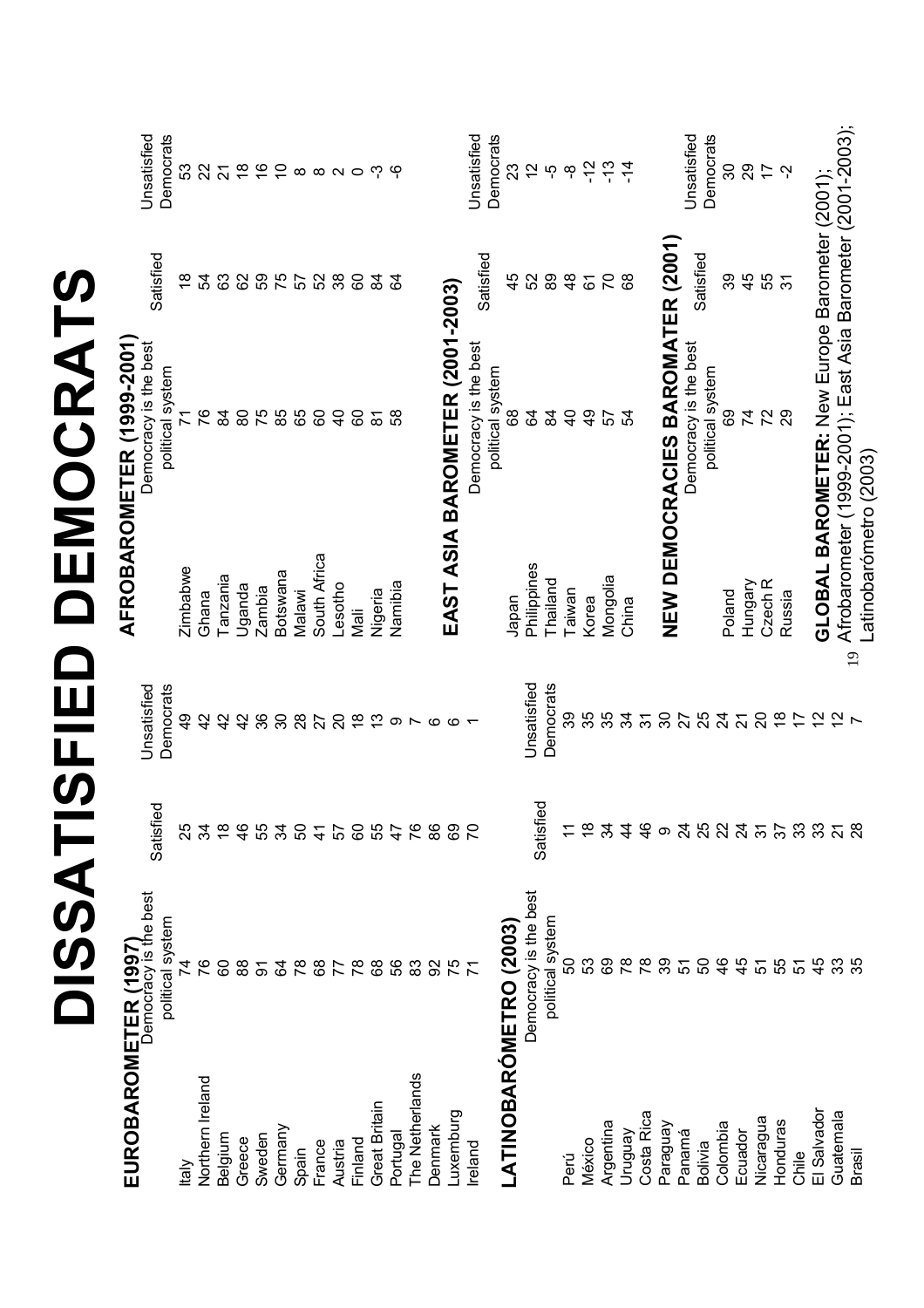

84 85



0 20 40 60 80 100 GLOBAL BAROMETER: New Europe Barometer (2001); Afrobarometer (1999-**GLOBAL BAROMETER:** New Europe Barometer (2001); Afrobarometer (1999- 2001); East Asia Barometer (2001-2003); Latinobarómetro (2003) 2001); East Asia Barometer (2001-2003); Latinobarómetro (2003)